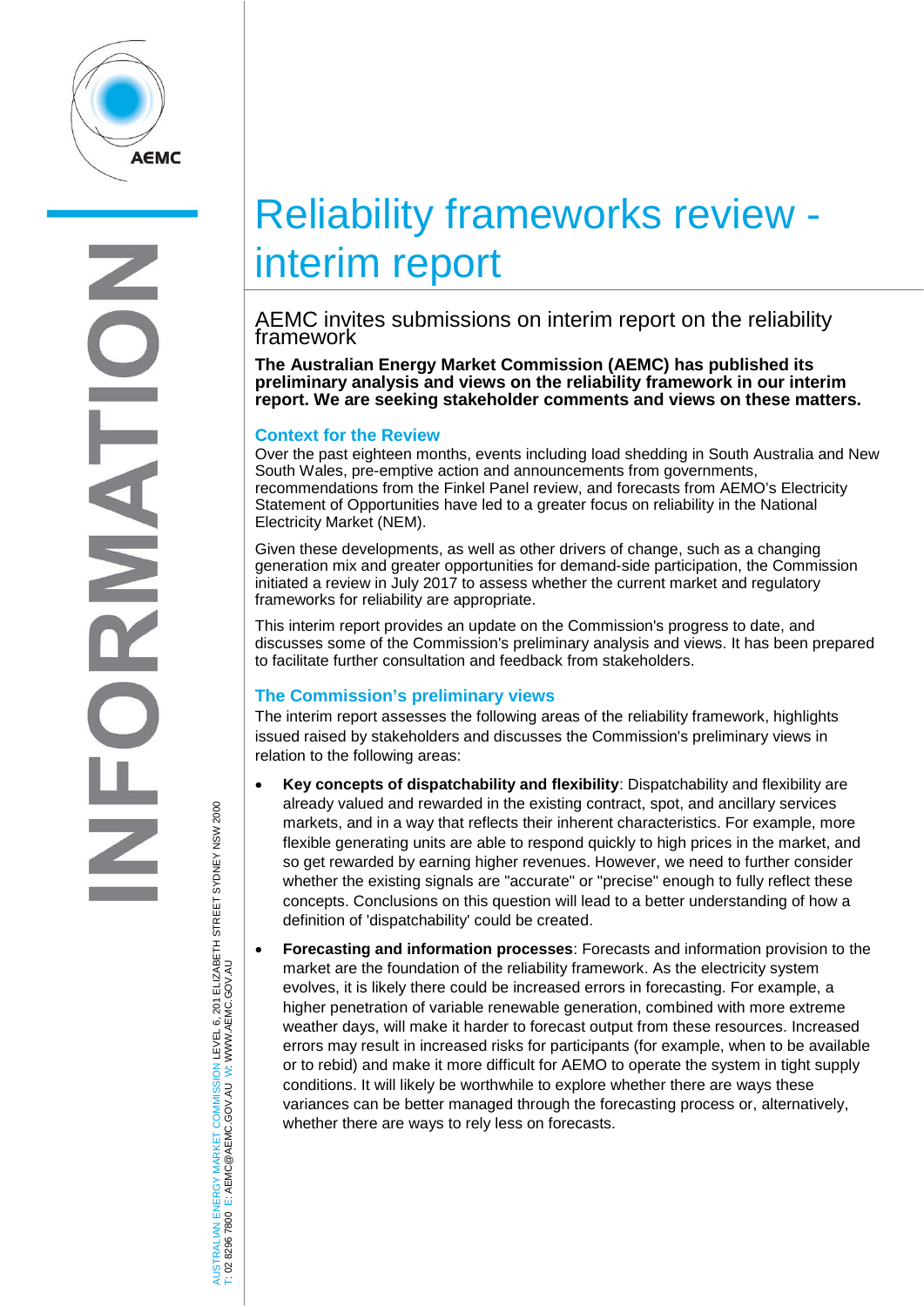**Reliable supply in the NEM is supported by the inherent and symmetrical incentive for buyers and sellers to enter into contracts to have more certainty over costs and revenue over time.**

- **Market-based aspect of reliability, that is, the contract market**: Reliable supply in the NEM is supported by the inherent and symmetrical incentive for buyers and sellers to agree contracts to have more certainty over costs and revenue over time. Alternatively, participants can invest in both retail and generation assets (vertical integration) to manage their risks. Contract markets also support reliability by informing participant investment and operational decisions. It is not evident the level of trading in the contract market should be cause for concern. However, information on the contract market, important for good investment and operational decisions, is not widely available. The Commission is therefore pleased the Australian Financial Markets Association is restarting its survey of the turnover of over-the-counter contracts.
- The following Finkel Panel recommendations:
	- o **Strategic reserve**: Some form of a safety net, such as a limited and targeted ability for a system operator to pay a premium for capacity that is not otherwise being traded in the market, is appropriate in the event that the market is expected to fail to meet the reliability standard. Stakeholder views on the limitations with the existing Reliability and Emergency Reserve Trader (RERT) will be an important input for developing a balanced solution for reserves.
	- o **Wholesale demand response**: Demand response refers to changes in consumption in response to signals to do so. It is hard to determine how much demand response is available in the wholesale market at values below the market price cap, since it is not highly visible. If there is wholesale demand response that is currently being underutilised, then there are opportunities for new and existing parties to capture this value. However, it can be difficult for third parties to capture the value associated with wholesale demand response under the current framework, for example, where each customer can only have one party responsible for its consumption at its meter. We are considering how best we can address such issues.
	- o **Day-ahead markets**: Despite not having a formalised day-ahead market, the NEM has features that play a similar role, for example, pre-dispatch supported by a liquid financial derivatives market. It is not clear what issues, and their materiality, a day-ahead market would solve in the NEM. Understanding both is crucial for identifying the best solution. Our analysis suggests that development of day-ahead markets in the US required the introduction of complementary reforms (such as nodal pricing and firm transmission rights) to achieve the intended outcome of such a market design. Reforms of this nature take a considerable amount of time and resources to implement, and there may be more immediate actions that could be done to assist in the NEM.

# **Background: What is the reliability framework in the NEM?**

A reliable power system has an adequate amount of capacity (both generation and demand response) to meet consumer needs. This involves longer-term considerations such as having the right amount of investment, as well as shorter-term considerations such as making appropriate operational decisions, to make sure an adequate supply is available at a particular point in time to meet demand. To deliver a reliable supply, the level of supply needs to include a buffer, known as reserves, so that supply is greater than expected demand. This allows demand and supply to balance, even in the face of unexpected changes.

Reliability is delivered in the NEM through efficient investment, retirement and operational decisions that are underpinned by various market structures. This is why the reliability framework in the NEM is referred to as being primarily market-based. The framework is however supplemented by a series of mechanisms that allow the system operator to intervene in the market in specific circumstances (see diagram below).